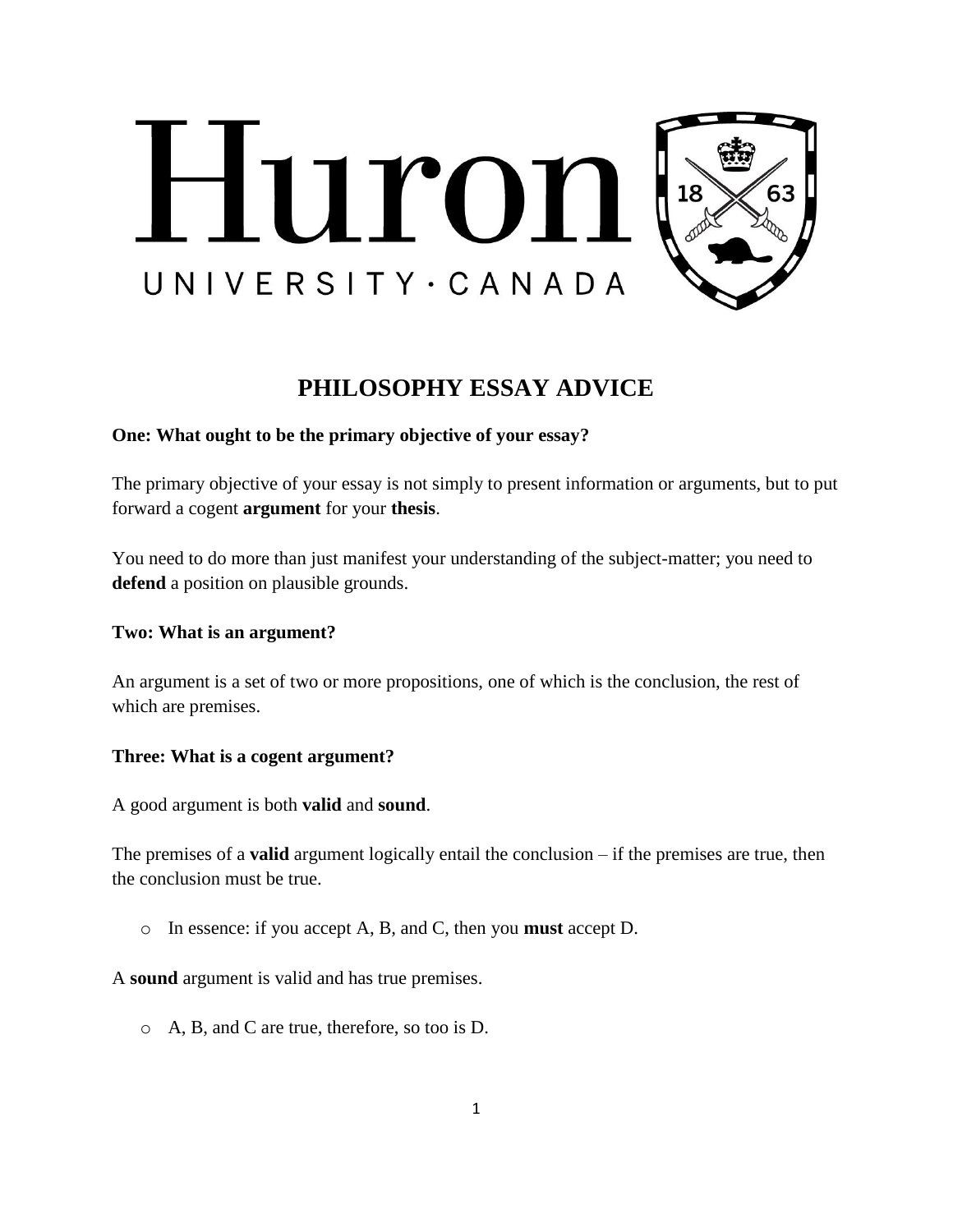Examples:

- P1. Those who study always do well in their courses.
- P2. Paul did well in his courses.
- C. Paul studied.

**Invalid**. The first premise says that studying is a guarantee to doing well in your courses; it does not say that not studying is a guarantee to not doing well in your courses. Maybe you are inordinately smart, or the courses are inordinately easy, and, therefore, you don't need to study to do well.

P1. Living things are rational. P2. Steve Bland is a living thing. ∴ C. Steve Bland is rational.

**Valid**, but **unsound**. P1 is false: not all living things are rational, ex. trees, bacteria, earthworms.

P1. Human beings are rational. P2. Steve Bland is a human being. ∴C. Steve Bland is rational.

**Sound**. If you accept the premises, then you must accept the conclusion, the premises are true, so the conclusion must be accepted.

#### **Four: Who is your intended audience?**

You should assume that your audience, i.e. your grader, is **intelligent** but **uninformed** about the topic of your essay.

For instance, your reader knows who Aquinas is, but is not familiar with his arguments for God's existence.

### **Five: What is a thesis?**

Your thesis is the position that you are **defending** in your essay.

You should be able to make your thesis clear in **one sentence**.

Don't waffle – pick one side and defend it.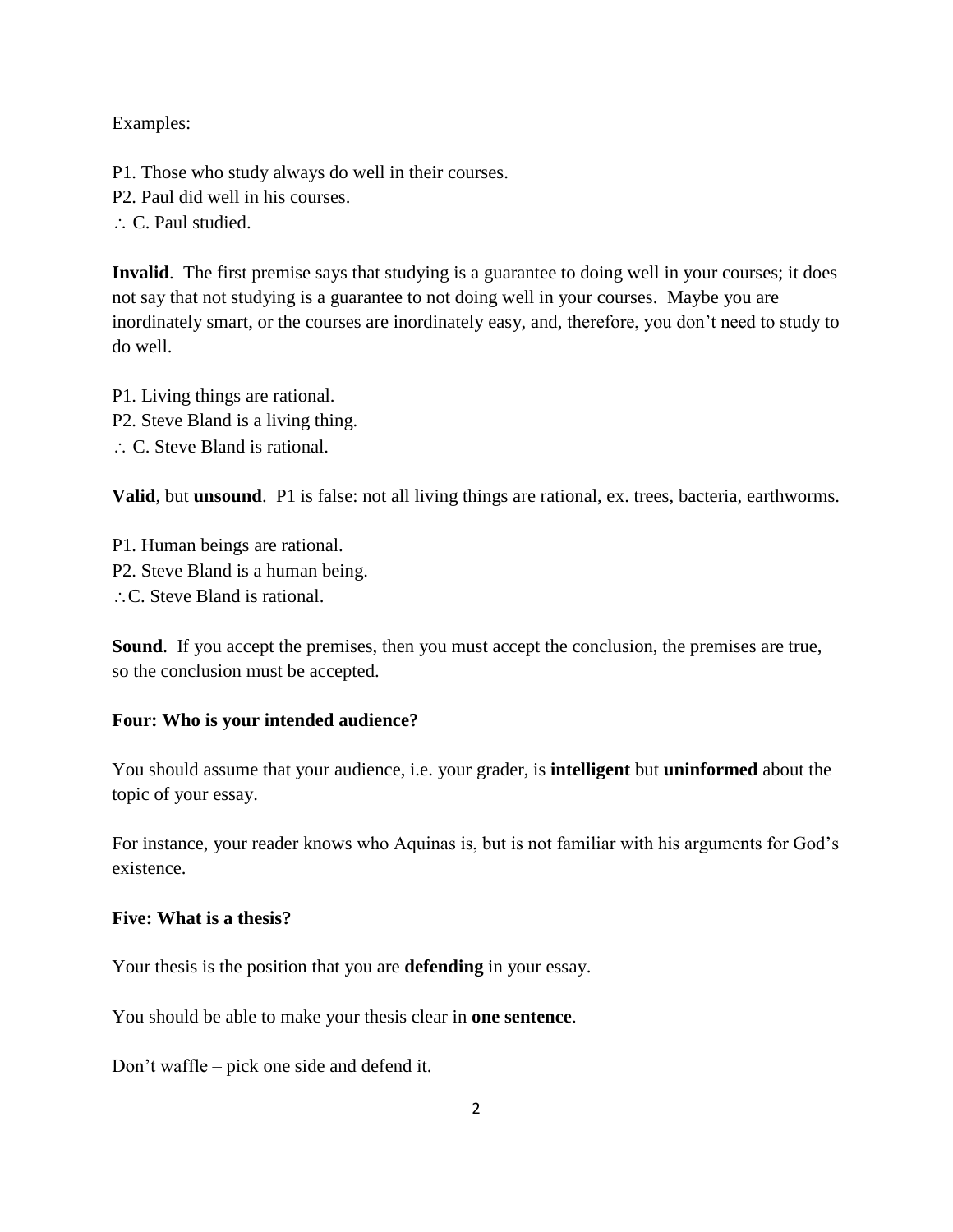#### **Six: What are you supposed to be doing in the introduction?**

The most important component of your introduction is your **thesis statement** – let your reader know the position that you are arguing for.

You can use personal pronouns – I, me, my, etc. – but avoid phrases such as: 'I believe x' and 'my opinion is x'. Instead, you may say things like: 'In this essay I will establish x on the basis of y'.

You also want to give your reader a general idea of the **reasons** that you have for believing your thesis.

This essay will be dedicated to establishing D on the basis of A, B, and C.

When stating the reasons for your thesis, do not simply restate your thesis

"Empiricism is more plausible than rationalism because all knowledge depends on experience."

Empiricism: the position that all knowledge depends on experience

Do not begin your introduction with a general claim that gives the reader absolutely no **new** information, eg. For centuries philosophers have debated the existence of God.

#### **Seven: What are you supposed to be doing in the body?**

This is where you will present the arguments both **for** and **against** your position.

Start by presenting the very **best** argument(s) for the position that you are arguing **against**.

Why?

(a) If the position you are arguing against is obviously weak or ridiculous, then we don't need very compelling reasons to reject it, making your essay superfluous.

(b) Your position will look much stronger if you are capable of discrediting your opponent's very best argument, and much weaker if you fail to do so.

Next, show the reader why this argument **fails** – is it invalid? unsound?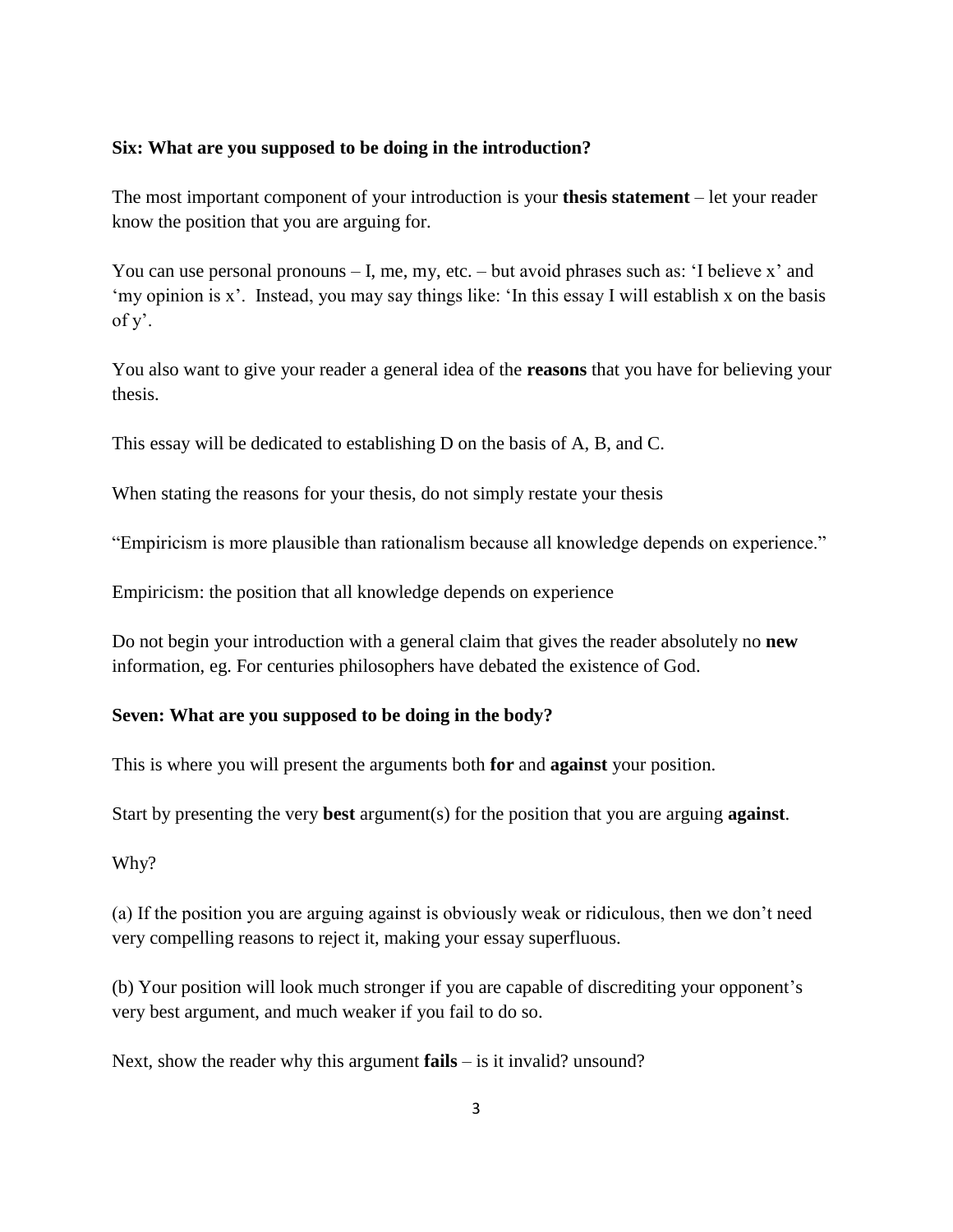Then put forward your own argument: identify the **reasons** that you have for believing your thesis, show that your reasons are **true** and that they **imply** your thesis

Don't be blind to obvious **counter-arguments**; explicitly consider them and make it clear to your audience why they do not undermine your thesis.

# **Eight: What are you supposed to be doing in the conclusion?**

Reiterate your **thesis statement** and briefly summarize your **arguments** in its favour.

Nothing new should appear in the conclusion.

Again, no useless general statements.

# **Nine: Remember the three Cs:**

# o **Clear, Critical, and Concise**

# *Be Clear:*

Do not assume that because your argument is clear in your mind, it is clear on paper.

If you cannot clearly convey your ideas to your audience, then you cannot present a compelling argument (regardless of how compelling your ideas actually are).

Have someone you trust (or, even better, many people) proofread your paper and get them to spell out your thesis and your argument.

Read your paper aloud to yourself.

Make use of Writing Services.

Use simple, straightforward language and don't use language that you don't understand.

Avoid run-on-sentences, i.e. sentences spanning four lines or more.

Your goal is to be persuasive, not poetic: **if you wouldn't say it, don't write it**.

Guard against **vagueness** and **ambiguity.**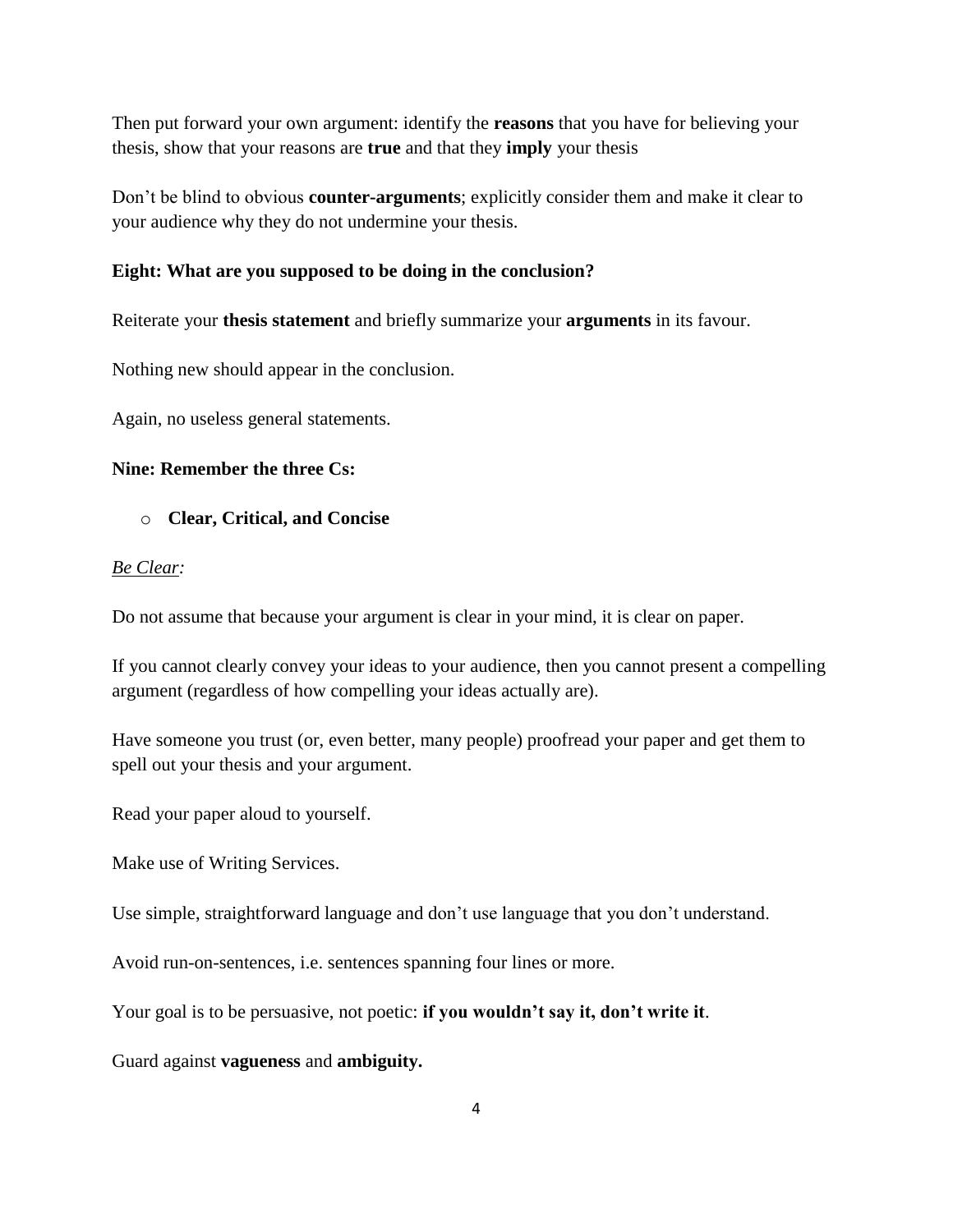Every sentence in your essay should have a **single**, **definite** meaning.

Ex. Gaunilo uses logic to undermine Anselm's ontological argument for God's existence.

Questions: **How** does he use logic? What exactly is his objection?

Ex. Locke's objection to the general assent argument is very strong.

Question: **Which** objection?

Be **explicit** about the structure of your argument: "The purpose of this paper is to establish that D is the case on the basis of A, B, and C."

Signpost your arguments, using words like 'First', 'Second', 'Finally', 'Consequently', 'However', 'On the other hand', 'For this reason' etc.

#### *Be Critical:*

The whole point of writing an essay is to put forward a persuasive, original set of arguments for your thesis.

Do not re-hash someone else's argument – make it your own.

Begin by writing an outline with your argument in premise-conclusion form – I will look it over if you like.

Before including a piece of information in your essay, ask yourself: how does this contribute to the argument I am making?

Don't talk past your opponents – seriously consider and respond to their arguments.

#### Avoid sweeping **generalizations**.

Generalizations are very difficult to defend.

"There are no good reasons for the doctrine of innate ideas."

In order to defend this claim, you would have to critically consider **every** possible argument for innate ideas